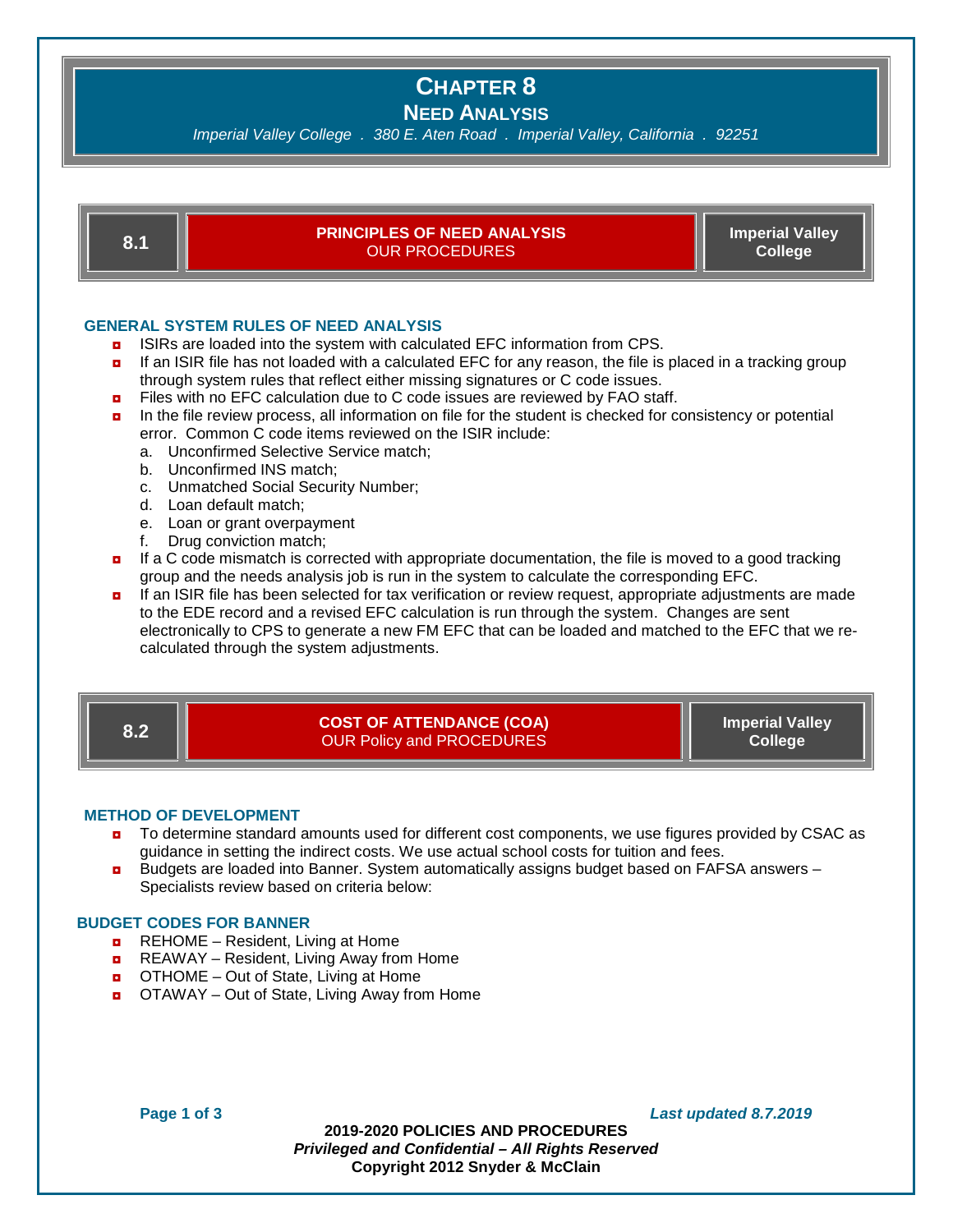# **CHAPTER 8 NEED ANALYSIS**

*Imperial Valley College . 380 E. Aten Road . Imperial Valley, California . 92251*

#### **2018-19 IVC BUDGETS**

|               | Fees* | Books/          | Food/          | Trans | Pers/Exp | Total |
|---------------|-------|-----------------|----------------|-------|----------|-------|
|               |       | <b>Supplies</b> | <b>Housing</b> |       |          |       |
| <b>REHOME</b> | 1330  | 1971            | 6786           | 1134  | 3564     | 14785 |
| <b>REAWAY</b> | 1330  | 1971            | 15084          | 1278  | 3996     | 23659 |
| <b>OTHOME</b> | 8358  | 1971            | 6786           | 1134  | 3564     | 21813 |
| <b>OTAWAY</b> | 8358  | 1971            | 15804          | 1278  | 3996     | 31407 |

\*Fees for Full-Time students (based on 14.0 units per term) include:

- **\$46 per unit enrollment fees**
- **\$251 per unit out-of-state tuition, plus**
- **Health Services and Student Representation Fees.**

**NOTE:** Less than 1/2 time COA**:** limited to fees, books/supplies, transportation and limited allowance for room and board for up to 3 consecutive semesters.

**Page 2 of 3** *Last updated 8.7.2019*

**2019-2020 POLICIES AND PROCEDURES** *Privileged and Confidential – All Rights Reserved* **Copyright 2012 Snyder & McClain**